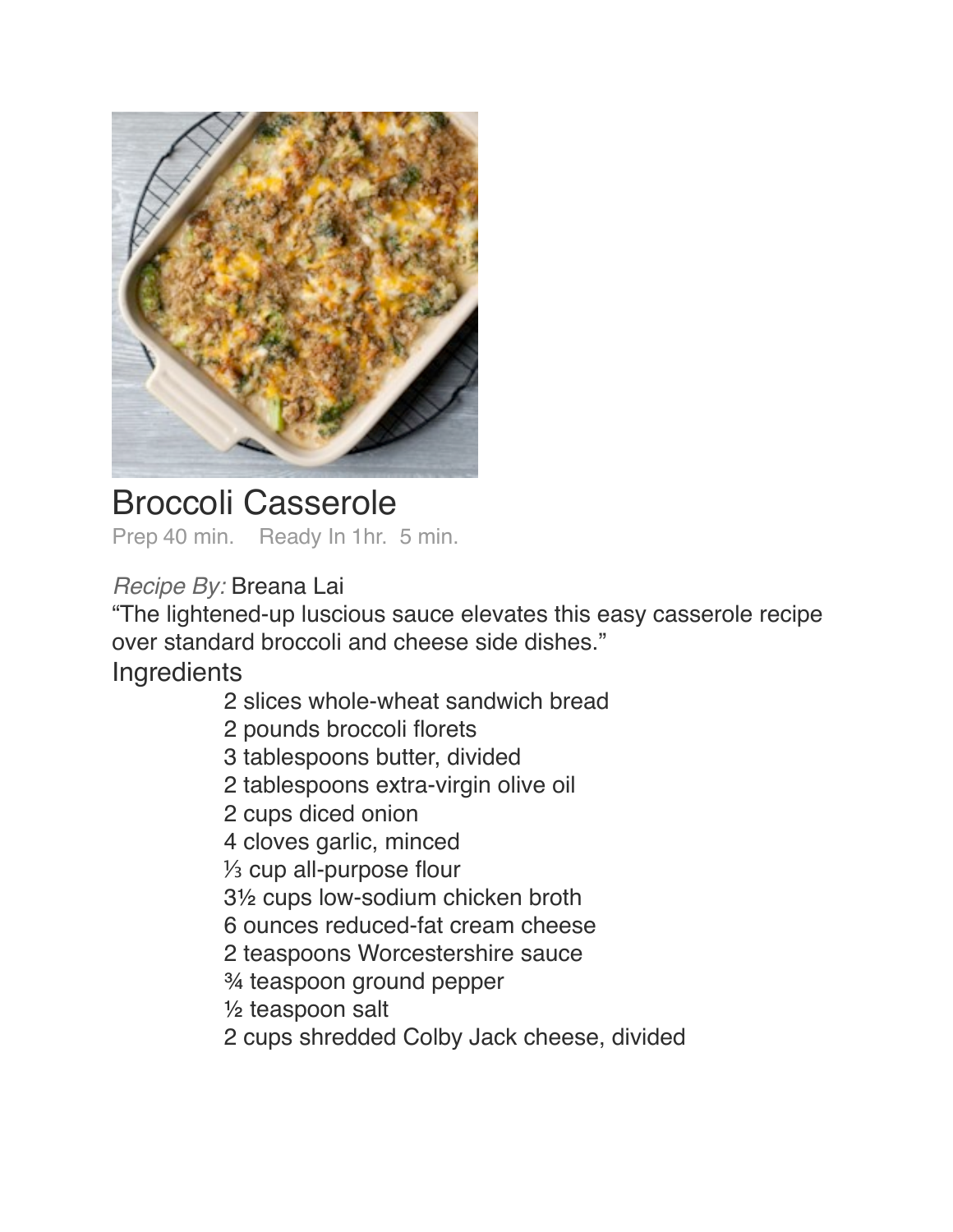## **Directions**

! ! **1**

Preheat oven to 300°F. Coat a 9-by-13-inch baking dish with cooking spray.

#### ! ! **2**

Tear bread into pieces and process in a food processor until coarse crumbs form. Spread the breadcrumbs on a baking sheet and bake until dry and crispy, about 10 minutes.

#### ! ! **3**

Meanwhile, bring 1 to 2 inches of water to a boil in a large pot fitted with a steamer basket. Steam broccoli until just tender, 4 to 6 minutes. Chop coarsely and spread evenly in the prepared baking dish.

#### ! ! **4**

Increase oven temperature to 350°F.

#### **5**

Heat 1 tablespoon butter and the oil in a large saucepan over medium-high heat. Add onion and garlic; cook, stirring frequently, until soft and translucent, 3 to 5 minutes. Sprinkle flour over the vegetables and cook for 1 minute. While stirring, slowly pour in chicken broth. Cook, stirring occasionally, until thickened, about 3 minutes. Stir in cream cheese, Worcestershire, pepper and salt, cook, stirring, until smooth, about 2 minutes. Remove from heat and stir in 1½ cups cheese. Pour the cheese sauce over the broccoli.

### ! ! **6**

Melt the remaining 2 tablespoons butter. Combine the melted butter and the breadcrumbs in a medium bowl. Spread evenly over the broccoli mixture. Top with the remaining ½ cup cheese.  $\overline{ }$ 

Bake until the cheese is melted and the sauce is bubbling around the edges, 25 to 30 minutes.